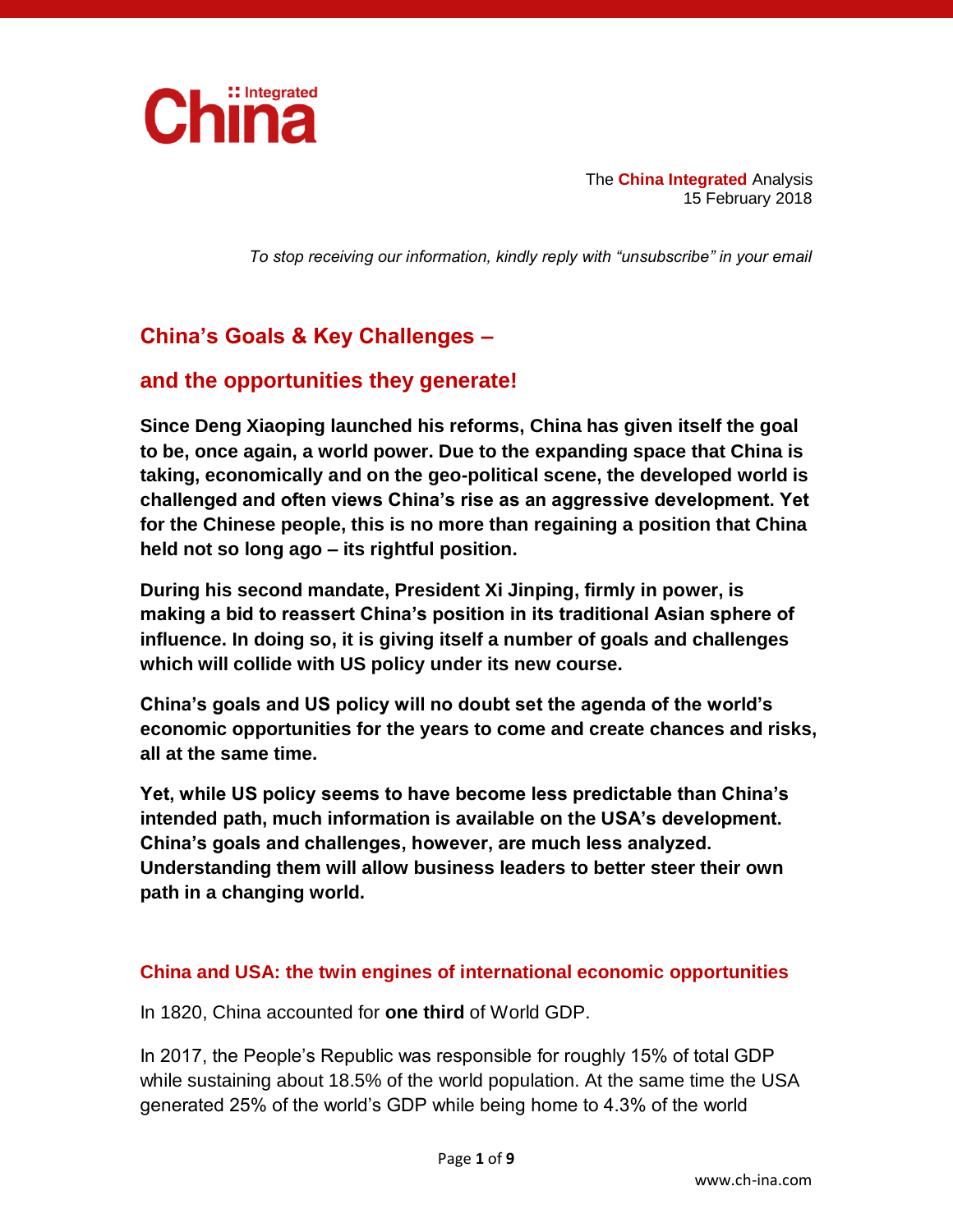population, only.

(Russia, by contrast, hosts 1.9% of global population and generates 1.8% of total GDP.)

In 2017, compared to 2016, China bought goods from Switzerland for an additional amount of CHF 2 billion. It was the second biggest absolute increase in Swiss exports and amounted to almost as much as the additional CHF 2.2 billion in purchases made by the USA last year.

This example tells the recent story of the world's international businesses development.

From 2008 to 2017, Swiss exports to the world increased by a mere 6.8% (from CHF 202 to 220 billion), while at the same time goods sold to China increased by 66% and those to the USA by 73%.

During the same 10 years, India's total import of Swiss products went down from CHF 2.3 to 1.6 billion, a negative growth of 26%. In 2017, India with a population count similar to China's, accounted for just one tenth of Swiss exports to China.



<span id="page-1-0"></span>However, while the recent corporate tax reduction will certainly boost investments in the US and therefore continue to generate valuable opportunities for international businesses, the IMF is warning that China's financial system is at risk<sup>[\[1\]](#page-7-0)</sup>.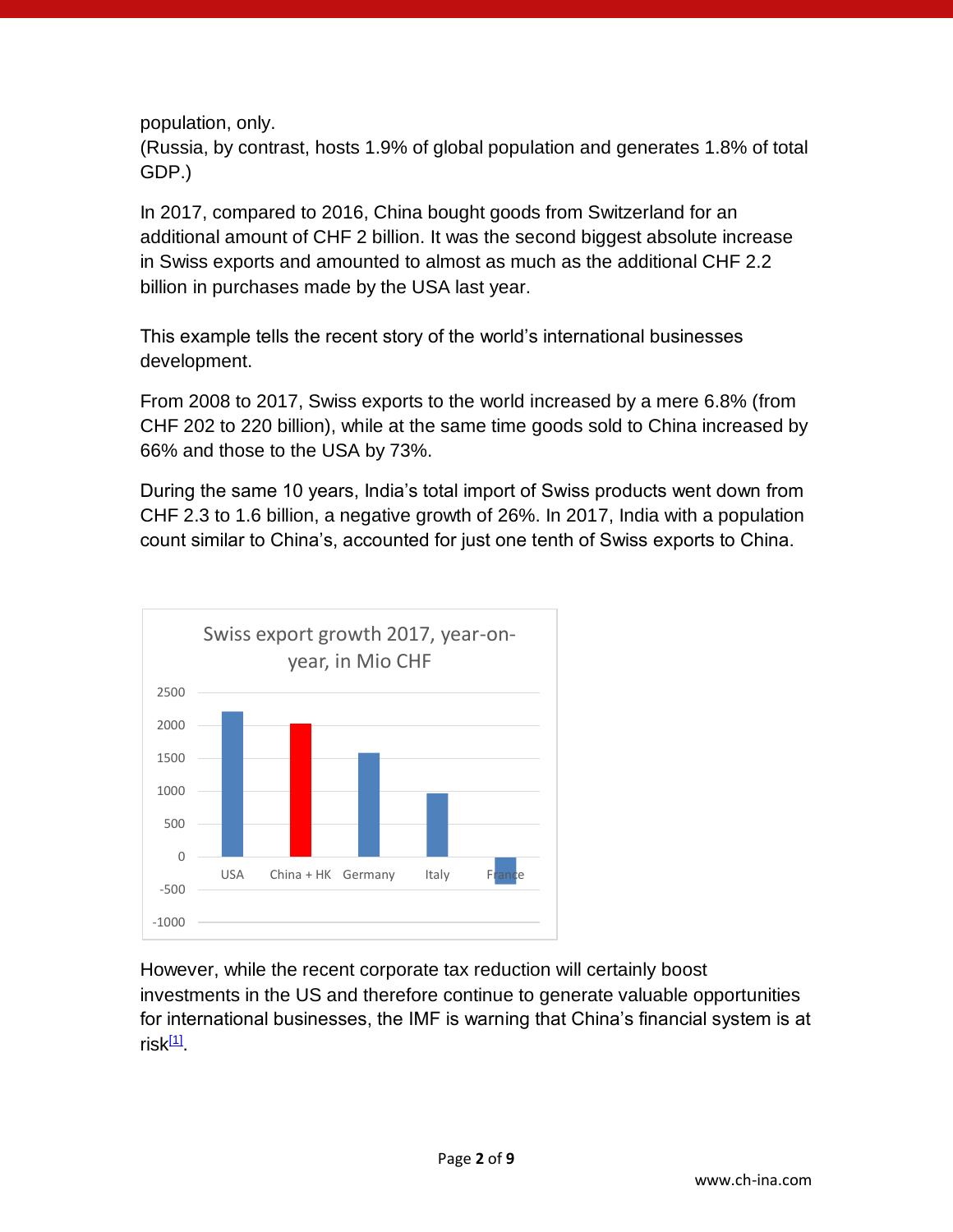#### **China's regularly announced and never happening financial crisis**

There is no doubt that China's increase in debt is alarming by the speed at which it is happening. Besides, it is a new phenomenon. It happened during the last 10 years only. Before 2008, China's impressive double digit growth was generated while keeping debt stable with respect to GDP.



Surely, no leader can feel comfortable with such a curve. Why, then, did this happen?

This unprecedented acceleration in debt levels is the answer that China's leadership could give to the new international economic situation following the 2008 world crisis. With the drop in export markets, growth could only be maintained through an extraordinary increase in domestic projects spending.

Indeed, increasing China's population living standards, until they reach levels comparable to those of the Western world, is one overarching goal of the Communist Party. This commitment to provide a better life to the Chinese, along with the restoration of China's national pride, are the key terms of the unwritten contract that the government has passed with its population. This "Compact with China" affords the leadership its most critical legitimacy and ensures social stability.

In Deng Xiaoping's words: "**development is the irrefutable argument**".

This is not new, or news. However, understanding the critical importance of growth for China means that, unless a financial crisis or a geo-political confrontation arises, growth will continue to happen. China will continue to generate upwards of 10 million urban jobs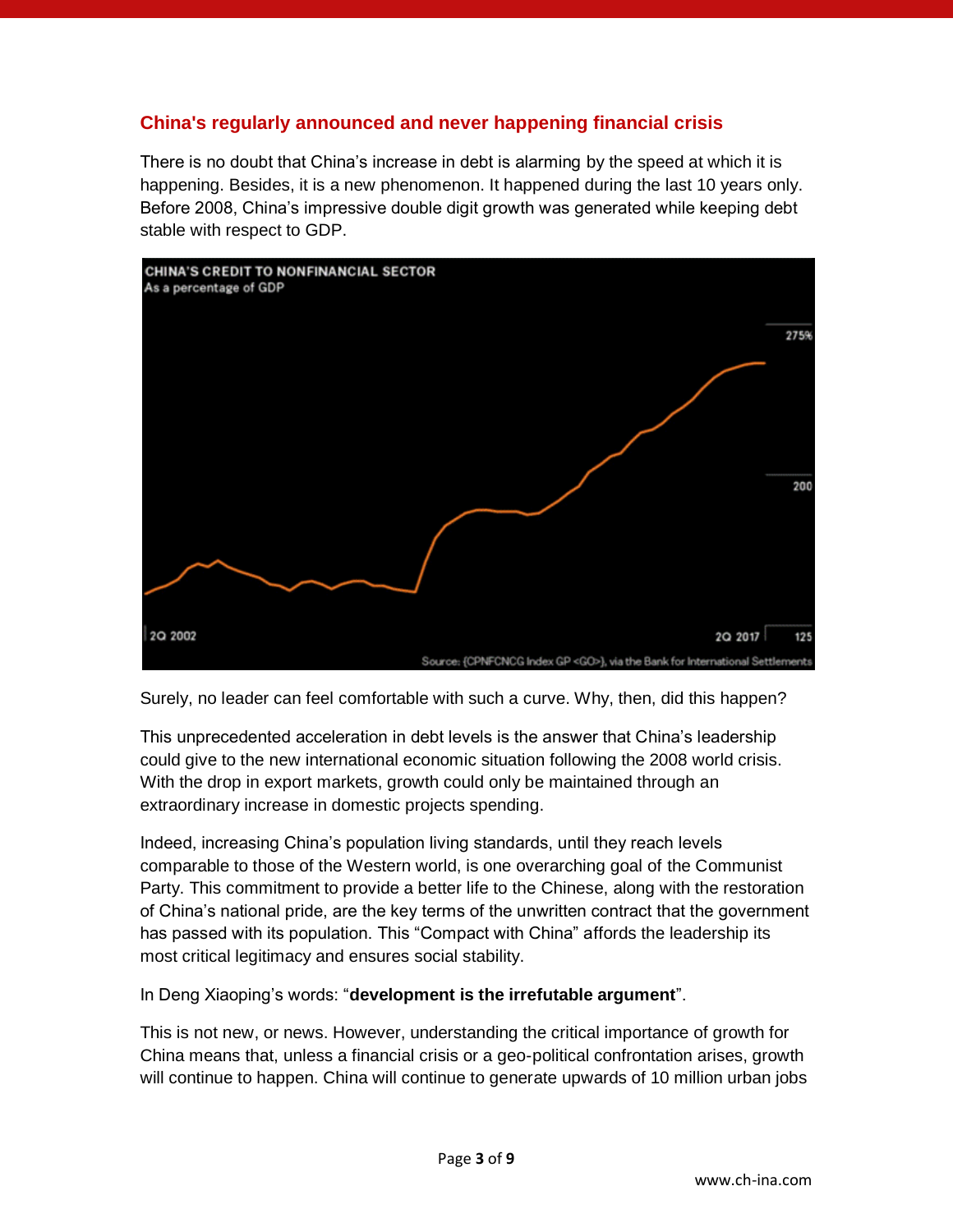<span id="page-3-0"></span>a year $[2]$ , even though this will certainly also translate into lower growth rates (in percentage), year by year.

The Compact with China is also the very reason why a financial crisis is very unlikely to happen. While the Chinese are able to sustain enormous hardship inflicted by outside circumstances, an economic crisis due to a failure of financial or other internal systems would create the very situation in which the government will lose its mandate.

That does not mean that China is immune to economic reality, but that ensures that the government pays considerable attention to the risks it is taking and makes sure to control them, before they materialize.

As a matter of fact, the likelihood of a financial crisis is quite low, first because all the new debt that is generated is essentially financed from the Chinese population's savings, but also because most of it is absorbed by state owned companies that are under government control and will not be allowed to fail. In other words, the government controls both ends of the debt: the lenders' savings in government owned banks and the recipients of the loans, which are state-owned companies for 67% of the debt.

Still the challenges faced by the leadership are also encouraging it to increase the financial system's professionalism and efficiency. As a result key limitations on foreign ownership of financial institutions in China are widely expected to be lifted, following the official announcement of November last year<sup>[\[3\]](#page-7-2)</sup>. This will no doubt offer many additional opportunities to the international financial business community.

<span id="page-3-2"></span><span id="page-3-1"></span>In addition, a comprehensive set of measures have been taken last year to control debt risks effectively<sup>[\[4\]](#page-8-0)</sup>.

Nevertheless, bolstering the financial system cannot compensate upgrading the real economy for long.

### **China's growth model of is changing – will the Middle Kingdom eventually become a tech innovator?**

In the mid to long term, growth will need to happen through productivity improvement. That is making and selling more value-adding products and services. Additionally, Chinese people need to invest directly, so that money continues to flow into the economy, yet without being borrowed from the population's savings and, as a result, without increasing debt.

The answer to this challenge is smart and simple: turn the Chinese economy into an innovation economy and to do so, let hundreds of thousands of entrepreneurs create new innovative enterprises.

Yet, while Chinese have entrepreneurship almost coded into their DNA (a Chinese abroad is more than often a business owner), China has not lead in technical innovation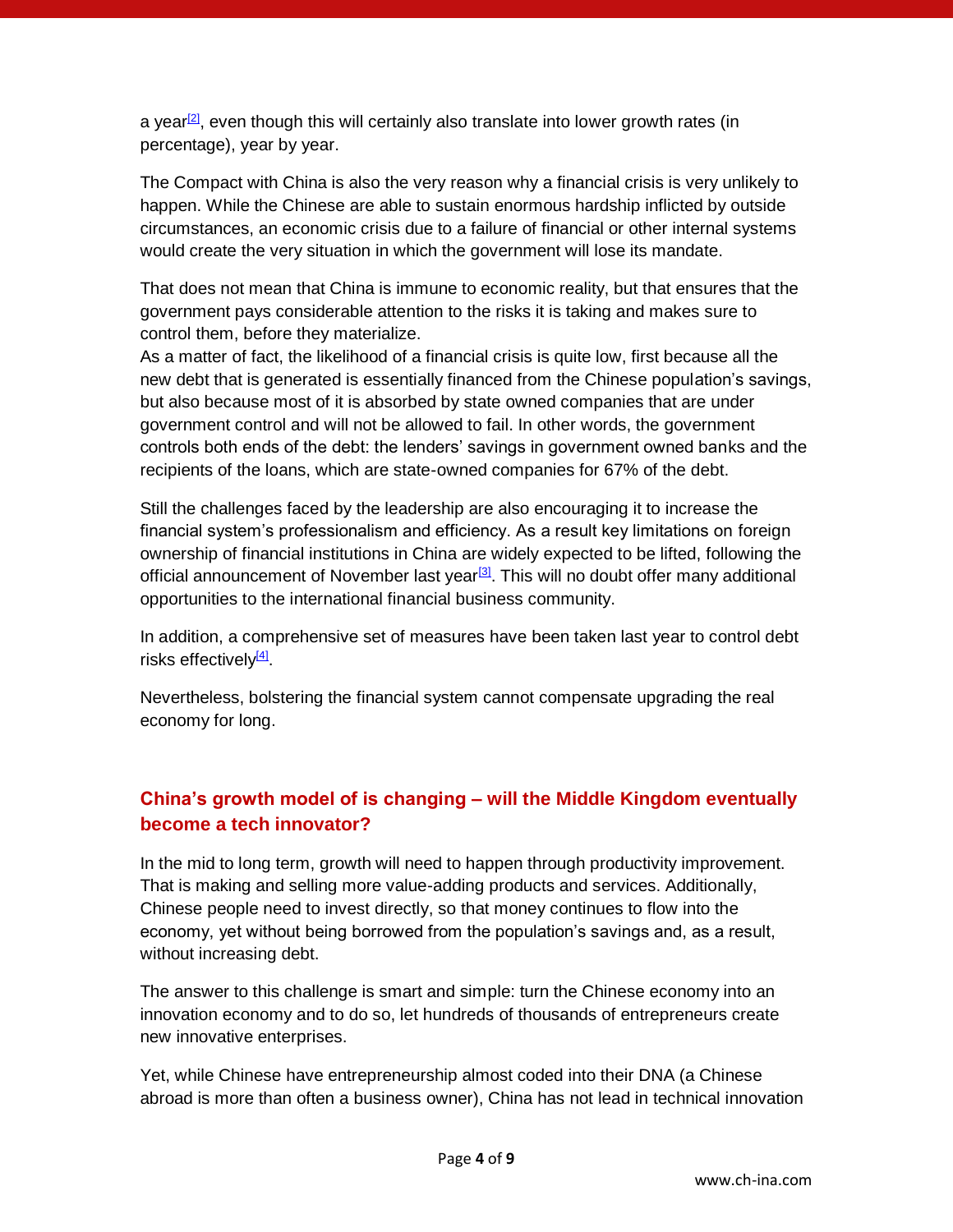since its opening up. Indeed, there are so many businesses to be built and so much money to be made by adapting existing innovation made abroad that, today, "Innovated in China" entails mostly "business model" innovation.

Wechat is a good example. It is the third largest social media platform worldwide. And, when using it, one can only agree that by combining the functions of Facebook, Whatsapp and PayPal (and adding some more) Wechat is a fantastic solution. Still, it relies on technology and ideas that were initially developed abroad. The same is true of Alibaba, Xiaomi (smartphones) or Huawei, Cisco's competitor. (Despite the fact that Huawei is among the top 3 companies, worldwide, filing the largest number of international patents and could well become a true technology innovator in the future.)

As a result, China's technology sector, from cars to machinery and robots is dominated by foreign players who have come to and invested in China.

If China hi-speed rail technology is fully dominated by the one and only Chinese railway company (the state-owned CRRC), this has been achieved by requiring that foreign companies offering railway technology make joint-ventures with Chinese counterparts or transfer their technology to Chinese companies.

(This has also been required from foreign auto-makers. However, international car producers are in charge of the design of the finished vehicles, which are fast and constantly evolving. Train engineering development is a much slower process.)

To fill in the gap and jump start domestic technological innovation, the State Council has launched in 2013 the "Made in China 2025" plan. It essentially aims at upgrading China's industrial sector and supporting technology made in China (by Chinese companies) in key sectors. (Such as electric cars, advanced machinery, industry 4.0, IT and integrated circuits, biopharma and advanced medical products.)

In taking up the challenge to upgrade its indigenous technology production, China is launching a frontal challenge to international businesses operating in the country.

Still, if the plan is going to succeed, foreign technology will remain critically needed.

<span id="page-4-0"></span>Robotics is a good illustration of this situation. Since 2015, China is the biggest industrial robot market in the world. Yet, even though local robot makers are fast taking market share from the likes of ABB and Kuka, those very robots made by local companies rely totally on imports for critical components (controllers, decelerators and servo-motors) <sup>[\[5\]](#page-8-1)</sup>.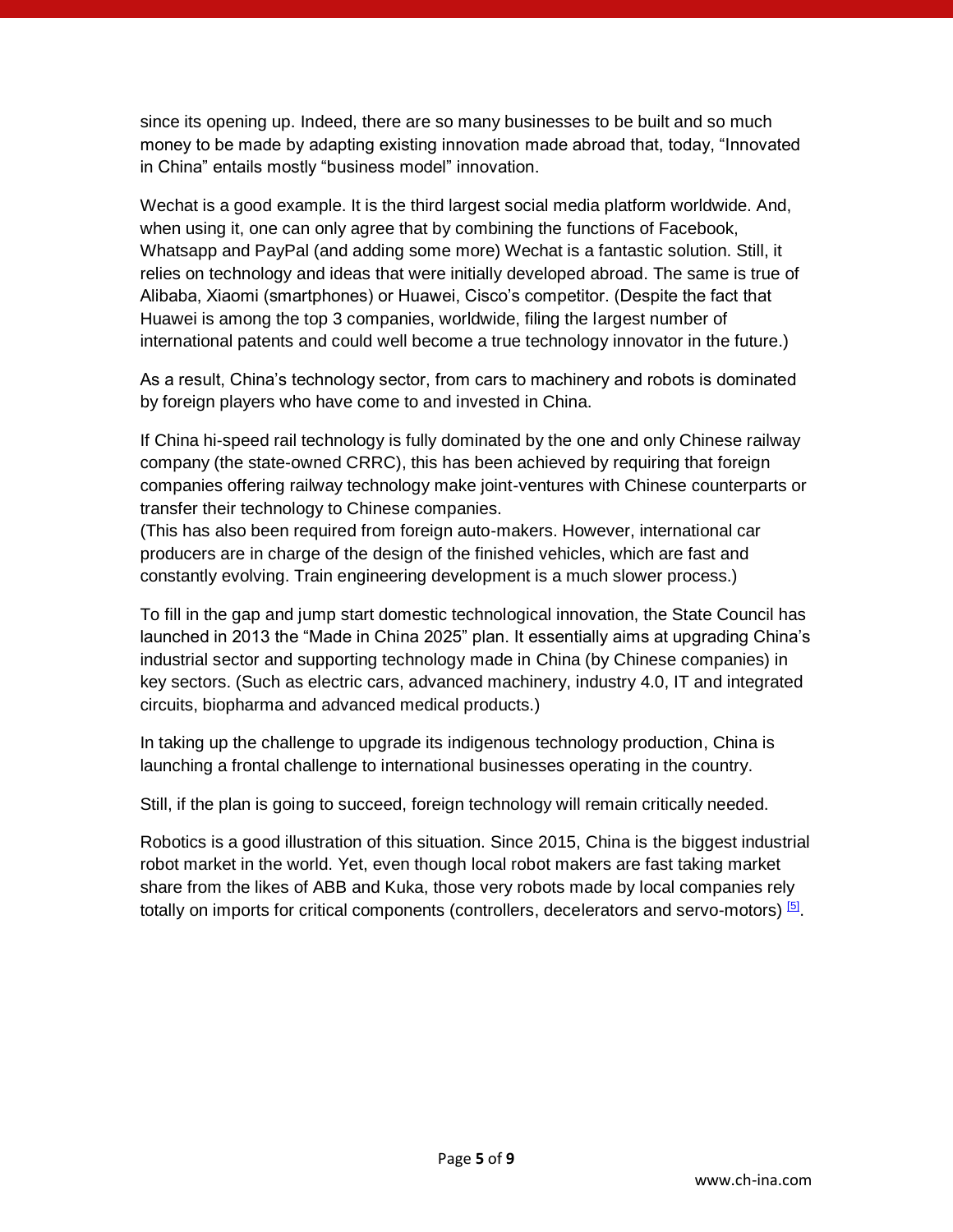### **Robot Army**

The number of China's industrial robots which are made locally have been on the rise

Robots made by foreign manufacturers [2] Robots made by Chinese manufacturers



And should official confirmation be needed, the plan calls for 70% of technology products to be "Made in China" by 2025. This indicates that the more high-tech elements will still be imported. In fact, it is reasonable to assume that demand for such components will actually increase due to the additional needs generated by the government push for technology. All in all, the plan will definitely create considerable opportunities up the technology value chain, which is where international technology niche champions are particularly strong and stand to benefit.

For sure selling technology products in China is not without risks. Yet, there are ways to mitigate these risks and we will come back with more and specific experience on the subject in a follow-up analysis.

But now, will China become a true technology innovator, in the sense that we understand it?

Well, the examples above illustrate our opinion: most probably not in the short and the mid-term.

In fairness, it is difficult enough to catch up with fast developing technology. It is even more difficult in an era of technological acceleration such as the one we are about to witness, with the onset of the fourth industrial revolution. In this respect developed economies keep an enormously advantageous position.

<span id="page-5-0"></span>Besides, it is not China's ambition to catch up in the coming years: the  $13<sup>th</sup>$  Five Year plan calls for China to become a "world powerhouse in scientific and technological innovation" by 2050, more than 30 years from now<sup>[\[6\]](#page-8-2)</sup>.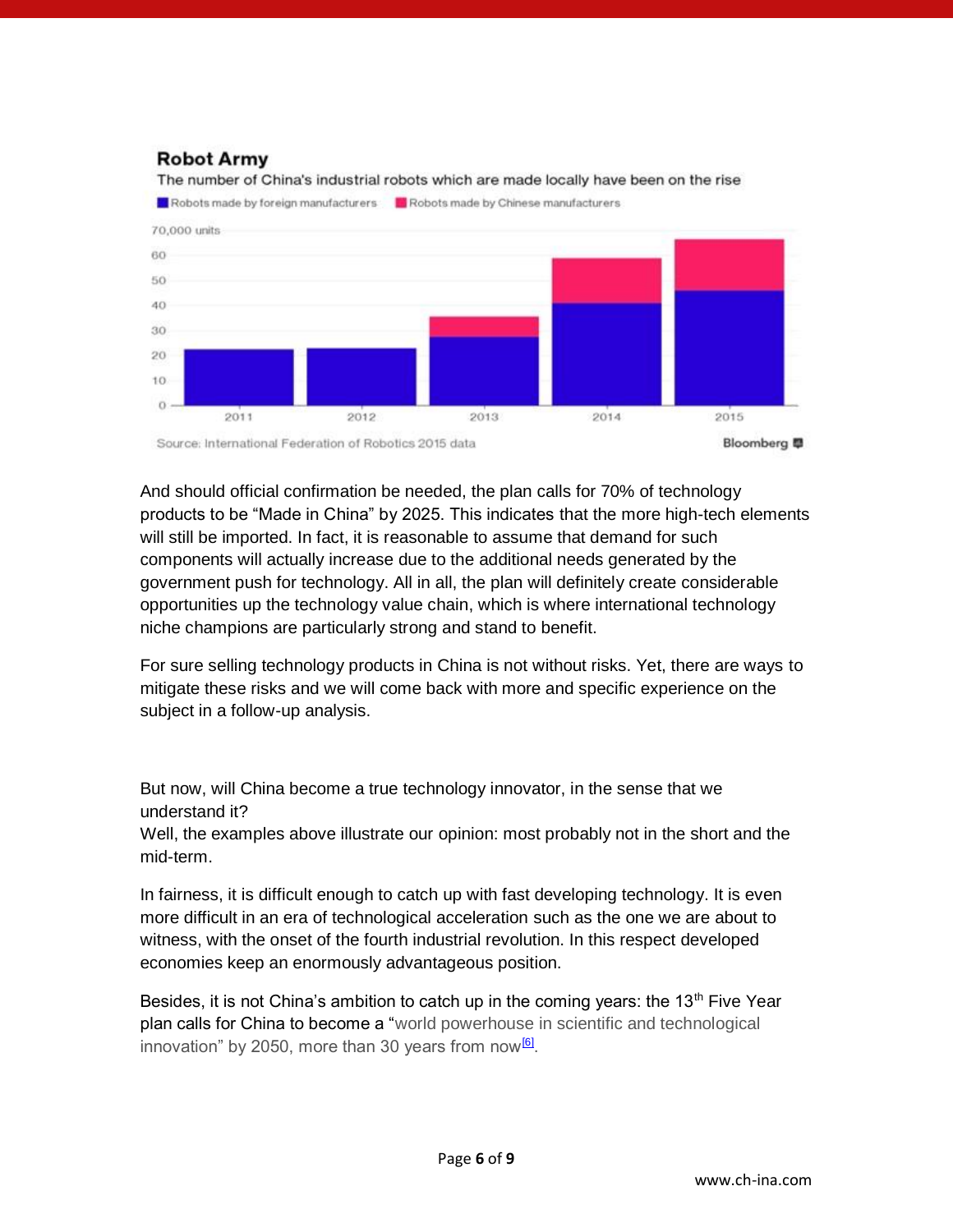To be strong in the mean time, China's leadership believes it needs to grow its international influence. And to assert its international position, it intends to use its economical prowess and its already home grown technology.

This is the rationale underpinning the One Belt one Road (OBOR) initiative, yet a new goal that China's leadership has given itself!

### **The New Silk Road – China is going abroad, selling and shopping!**

With the slowing down of growth, China's infrastructure industry has grown oversized. Capacity reduction is underway (the famous "supply side reform"), however another way to solve the problem is to bring China's vast experience in infrastructure building abroad and help reduce overcapacity by generating more business at home. The state-owned companies are eagerly proposing infrastructure development in Asia, conveniently financed through loans fueled by China's large foreign exchange reserves.

In so doing, financing neighbors infrastructure is naturally a chance to establish closer relations and improve the Middle Kingdom's position in the region. And by the way, it allows China to establish its own multilateral institutions, such as the Asian Infrastructure Investment Bank in Beijing (AIIB), which most of the developed world joined in funding, except the USA. As a result, the World Bank and the Asian Development Bank (essentially financed by developed nations) will have less of a monopoly in Asia.

To unroll this New Silk Road throughout Asia, Chinese enterprises are strongly encouraged to go abroad, to realize infrastructure projects but also to buy businesses and increase China's global presence.

Ports and container terminals are being built and purchased (the Piraeus in Greece is an emblematic example), hi-speed railways are being planned and funded in South East Asia, highways and dams are constructed.

On the investment side, Syngenta's purchase (by ChemChina, a state-owned enterprise) for over USD 40 billion is the most visible example of this drive. And while such investments aim to strengthen China's overall ability to do business worldwide, they are also a mean to build up China's own technology.

Here again, China's ambitious goal of becoming a regional leader is creating large size opportunities. Those who partner up with Chinese companies building infrastructure abroad move in a China-size sales channel. And those who can utilize Chinese funds looking for a bridgehead abroad may have a fast track to develop their company in addition to gaining market access in China. Again, this is not without risks. (We will take the chance to detail the precautions to be taken in the follow-up to this analysis.)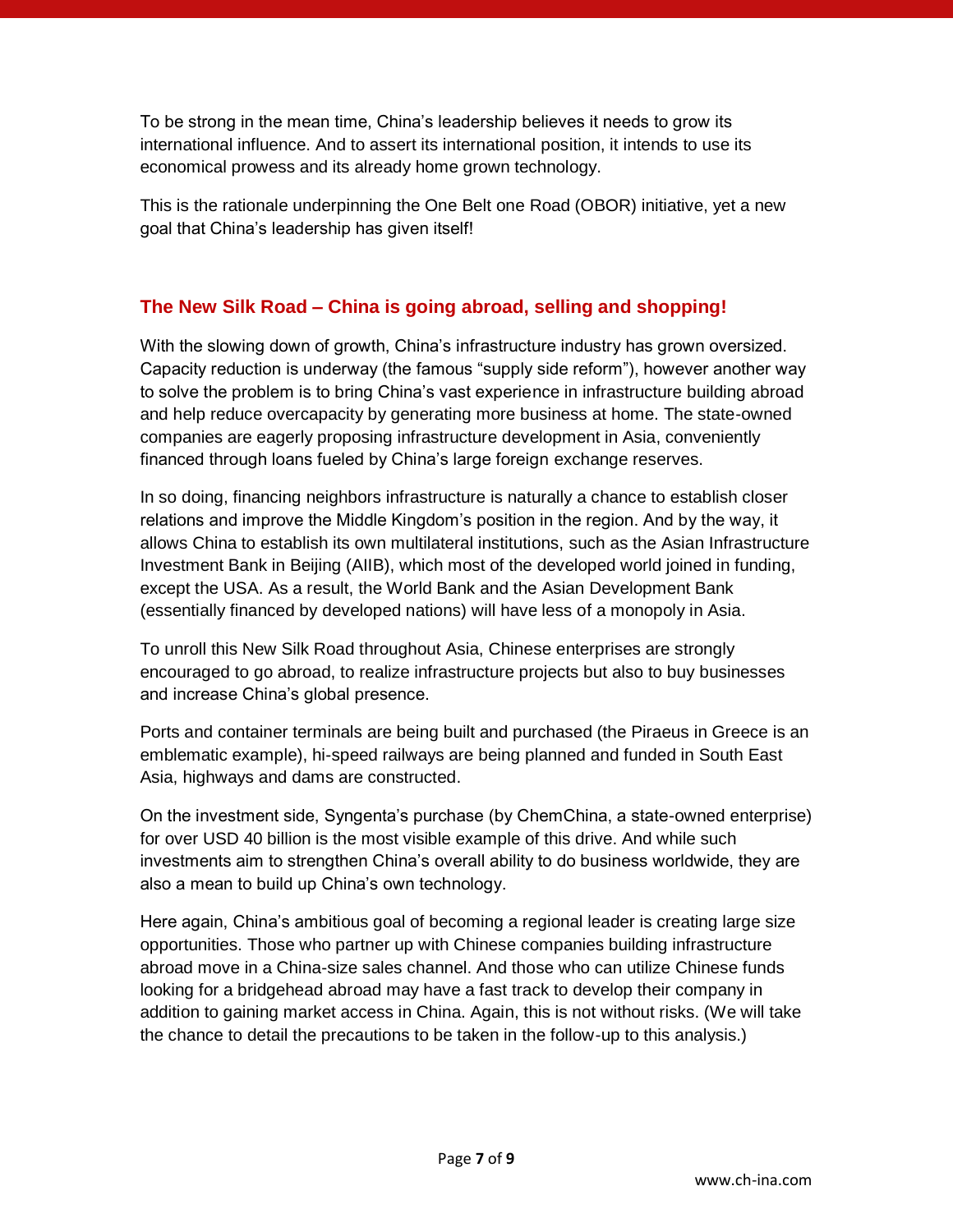The one Belt one Road initiative still has maybe its most attractive road to riches to unveil. In early November 2018 President Xi will open in person the first China International Import Exposition (CIIE) in Shanghai. It will become China's regular import fair, the counterpart to Guangzhou's export fair. To strengthen its image and become a more attractive international business player, China wants to balance its trade and import a lot more than it does now. This signals the opening of vast opportunities in sales of imported food, apparel, designer and luxury items or individual services, to cite but a few.

The first CIIE is meant to be China's most important international event of 2018. To drive the message home, Shanghai has built for the occasion the largest building in the world (2 million square meters). But can we still be surprised …?

The new Chinese Year of the Dog opens up with a background of new developments, new challenges and new opportunities. But once again, the valuable prospects far outweigh the risks, provided one does not ignore them!

Your China Integrated Team

We hope that the above can be of support for your China strategy and plans. For more information about this topic, do not hesitate to contact [n.musy@ch-ina.com.](mailto:n.musy@ch-ina.com)

<sup>©</sup> Nicolas Musy & your China Integrated team

#### **China Integrated**

China Integrated is designed to facilitate the long-term, superior success of its clients in China.

With 20 years experience and comprehensive in-house expertise in research, legal, recruitment, tax, finance, IT/ERP & public relations, China Integrated is specialized in establishing or acquiring successful businesses and managing the back offices of its clients.

China Integrated has offices in Shanghai, Beijing, Hong Kong and Mongolia.

#### **Engineering your Success**

<span id="page-7-0"></span> $[1]$  [China's financial system harbours large risks, says IMF](http://www.bbc.com/news/business-42263737) (7 Dec 2017, BBC)

<span id="page-7-1"></span><sup>&</sup>lt;sup>[\[2\]](#page-3-0)</sup> More than 13 million jobs were created in 2015, 2016 and 2017, each.

<span id="page-7-2"></span>[<sup>\[3\]</sup>](#page-3-1) [China makes historic move to open market for financial firms](https://www.bloomberg.com/news/articles/2017-11-10/china-to-allow-foreign-firms-to-own-51-of-securities-ventures) (Bloomberg, 10 Nov 2017)